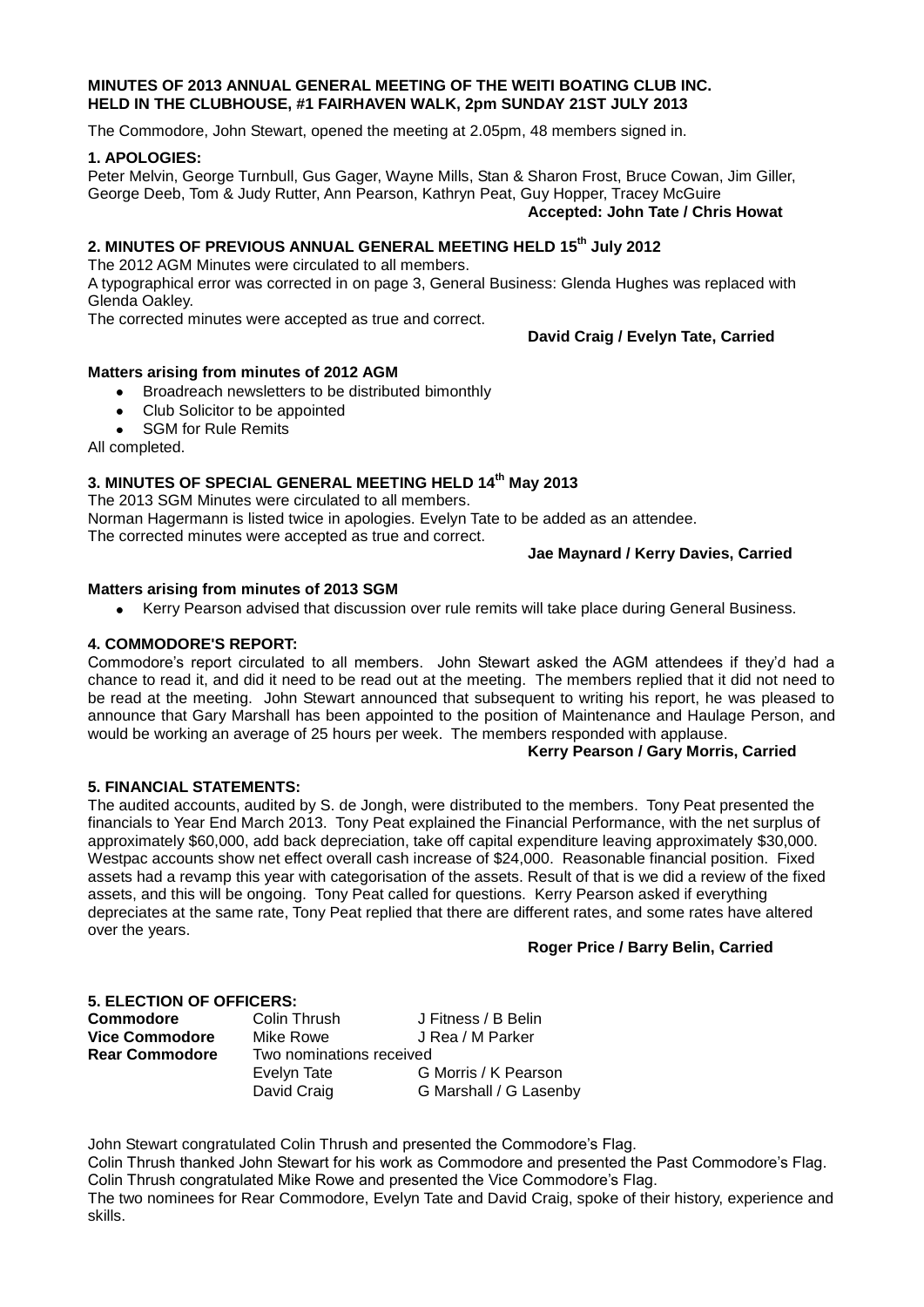Colin Thrush asked for votes to be cast.

#### **Colin Thrush advises that there have been eight nominations for Committee Members received:**

| John Tate           | G Marshall / K Davies |
|---------------------|-----------------------|
| Annette Happy       | M Rowe / C Thrush     |
| <b>Roger Price</b>  | R Sims / G Marshall   |
| John Rea            | M Rowe / M Parker     |
| <b>Mike Parker</b>  | J Rea / M Rowe        |
| <b>Kerry Davies</b> | G Morris / J Tate     |
| James Fitness       | B Belin / B Cowan     |
| <b>Bruce Cowan</b>  | B Belin / J Fitness   |

Colin Thrush asks for extra nominations from the floor.

Nominees that are new to the Committee, Roger Price and Annette Happy, stand up and introduce themselves.

#### **Nominations from the floor for Committee**

Chris McGuire Grant Lasenby Janet Boyle David Craig Glenda Oakley

Mike Rowe / John Stewart count votes for rear commodore

Colin reads result, congratulates Evelyn Tate, presents the Rear Commodore Flag and asks for Evelyn to join the table.

John Stewart observes that Evelyn is the first Woman to be a flag officer at the club.

Colin Thrush announces that all nominations for committee are elected.

Patron: **Guy Hopper Vice Patron:** Dr Angus Johnston

Gary Morris stood and said that Guy Hopper is not in the best of health, and that he has contacted his family and awaits their response. The status quo will remain in the meantime.

**Auditor:** S. de Jongh to be confirmed as auditor for the 2013-2014 year.

Completes election of officers.

#### **7. GENERAL BUSINESS:**

#### **1. Rule Remits**

Kerry Pearson introduced himself as a Past Commodore, and presented the rule remits. Kerry Pearson explains that Colin Thrush had entered into the rule remits, presented them to the members and it had transpired that a number of them were challenged. A Special General Meeting was held, and it was voted against any changes to the present rules. Discussion that followed suggested that it was a good opportunity to look at the rules. They were adequate, but a number of things had changed over time. Kerry Pearson says he has reviewed and will now present functional rules that are good for the club. Kerry Pearson announced that a motion had been received from J McArthur / M Brighouse to not accept any rule changes. The vote on this motion would take place at the end of the discussion. Kerry Pearson asked if anyone had read the remits, and were they happy to go through them one-by-one. Kerry asked John / Murray if since they had put in the motion to not accept any changes, did they have any questions? They replied no. Noel Oakley requested that we go through them one-by-one.

Kerry Pearson goes through remits one by one.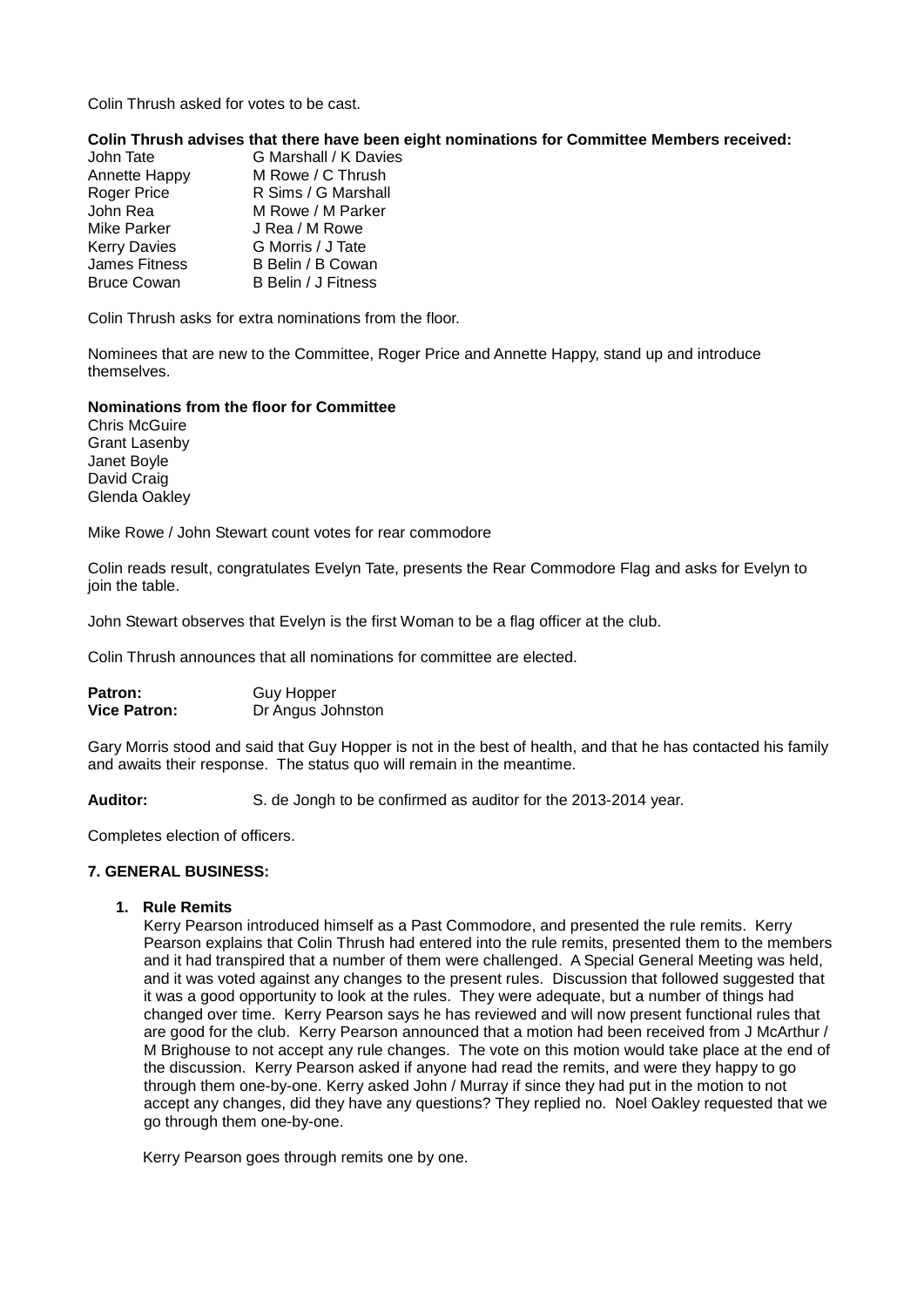Remit 1 – Chris McGuire says no problem as long as it doesn't affect rule 16. Flag part should be in rule 16.

Remit 2 – Tony Willis asks why the change. Kerry Pearson says just a change from ordinary to senior. Tony Willis says against incorporated societies. Kerry Pearson says he has talked to incorporated societies, and all remits are acceptable. Current is junior / ordinary, but correct should be Junior / Senior. Unless it is detrimental to club then they should be accepted. Legal opinion has been sought. Chris McGuire has asked if the remits have been an expense to the club, Kerry Pearson says yes legal opinion will cost some money, Colin says approx 3 hours.

#### Remit 3 – no questions

Remit 4 – Noel Oakley says the amount is too great, is excessive, and should be a difference but not that much. Colin Thrush says that similar percentage, if not lower than similar clubs. Noel Oakley said lets not talk percentage, talk dollars, nearly \$100 more. John McArthur said shouldn't his motion be put to the floor now to save time. Colin Thrush said this has been driven by action requested at the SGM. Kerry Pearson said members need to have them explained. Chris McGuire says percentage of increase to family membership, not about voting its about families. Over a few years family will join the club and won't be able to afford membership, Dad will become member; partners and kids will be non members. Club is about family, not about voting. Glenda Oakley said only three clubs are doing it. The most expensive are Panmure, Royal Akoranga and Weiti Boating Club. Colin Thrush said that there was always a margin between ordinary/family, but has disintegrated. General discussion follows. Glenda Oakley said that there has never been more than 20% difference. Percentage amount shouldn't be in the remit. Tony Willis said that we have created division between families and ordinary members, Kerry Pearson said that the terminology has always existed. Should there be a percentage increase for family for 2 votes, or should all memberships only have 1 vote? John McArthur said the club is run for the benefit of the members not the other way around. Kerry Pearson asks what is a long term view that will last 20 years and benefit the club and its members. Chris McGuire says there should be a division, but needs to be decided what the difference in price should be. Barry Belin said we are talking about the price of a vote; you are undervaluing the club if it is only worth \$15.

Question from the floor how did the two membership values become the same? Glenda Oakley said that it happened many years ago because there was not seen to be many more benefits. It should probably not have happened. Bruce Adams says that there are no specific children's activities/events. Colin Thrush said leave rule as it is and committee will make a recommendation for next AGM.

Remit 5 – no questions

Remit 6 – no questions

Remit 7 – no questions

Remit 8 – no questions

Remit 9 – no questions

Remit 10 – no questions

Remit 11 – Tony Willis said you are removing the Patron / Vice Patron as officers of the club and this is an issue, Kerry Pearson said they are being moved to Honorary Membership and it has already been put in front of the incorporated societies office. Roles of Patron / Vice Patron are voted on at every AGM. David Craig said honorary membership can only be for 12 months.

Remit 12 – no questions

Remit 13 – Kerry Pearson had concern that a weak committee could appoint people without history that could take control of the club. If someone came in that is strong willed, and Committees were busy, things could get out of hand. The reality is that the Committee has the right. The only way to control it is through the employment contract and a strong committee. Rewrite of paragraph from our Solicitor. - no further questions.

Remit 14 – no questions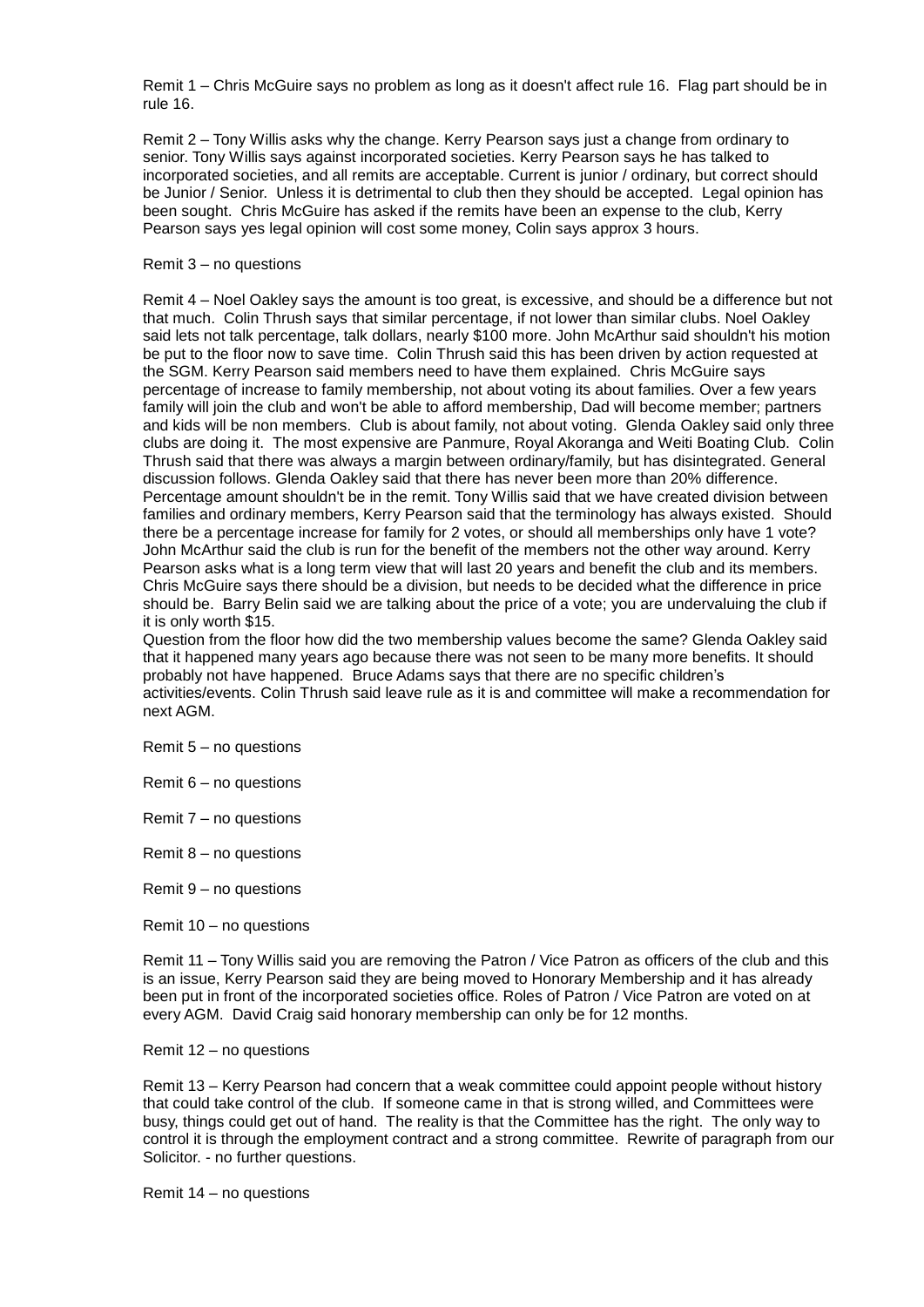Remit 15 – no questions

Remit 16 – no questions

Remit 17 – no questions

Remit 18 – no questions

Remit 19 – no questions

Remit 20 – no questions

Kerry Pearson says where to from here. Motion from John McArthur / Murray Brighouse needs to be voted on. Colin Thrush asked if any more questions for Kerry Pearson. No questions. Applause for Kerry Pearson from the floor.

Geoff Hammond asked if the motion was going to be voted on, and do we need to decide on the 140% difference. Colin said we will vote on it individually.

Colin asked if John / Murray wanted to speak to their motion. No. Colin asked if any questions from the floor. Chris McGuire said he didn't want to do what he did at the SGM by voting out the remits at the beginning, and he thanked Kerry Pearson for the work he has done since that time. Chris McGuire says that not enough research is done by the members. Chris McGuire asked Kerry Pearson to categorically state that there is no hidden agenda. Kerry Pearson said although he was wary at first, he thinks that Colin Thrush and the Committees have been willing to listen to Members concern. Kerry Pearson says that to the best of his ability, and after two legal reviews, he feels that there is nothing detrimental to the club, that it is all positive. Chris McGuire said that he worried that there are so many coming through at once and it set off alarm bells, and thanks Kerry Pearson for the clarification. Kerry Pearson says he doesn't know what else could be done, as he was sceptical too, but that has been resolved. John Stewart said that it was a total review, comprehensive and is it workable today. The only agenda the committee has is to help the club run efficiently and future proof it. Kerry Pearson has put in a lot of work, Colin has put in vast amounts of work.

Colin called the motion to not accept any changes to the rules. Favour 2 Against Majority Motion did not carry.

**Individual rule changes vote: Colin / Mike Rowe proposed and seconded**

Remit 1 carried (16c is also approved) Remit 2 carried Remit 3 carried Remit 4 motion that Family Membership will be up to 140% of the Senior Membership and the Committee will make recommendation, and will come to AGM for approval.

**Proposed Chris Demchy / Seconded Barry Belin, carried** 

Remit 5 Carried Remit 6 carried Remit 7 carried, 1 against Remit 8 carried Remit 9 carried Remit 10 carried Remit 11 carried, 1 against Remit 12 carried Remit 13 carried Remit 14 carried Remit 15 carried Remit 16 carried Remit 17 carried Remit 18 carried, 1 against Remit 19 carried Remit 20 carried

Colin said thanks to the Members for their effort, and thank you to Kerry.